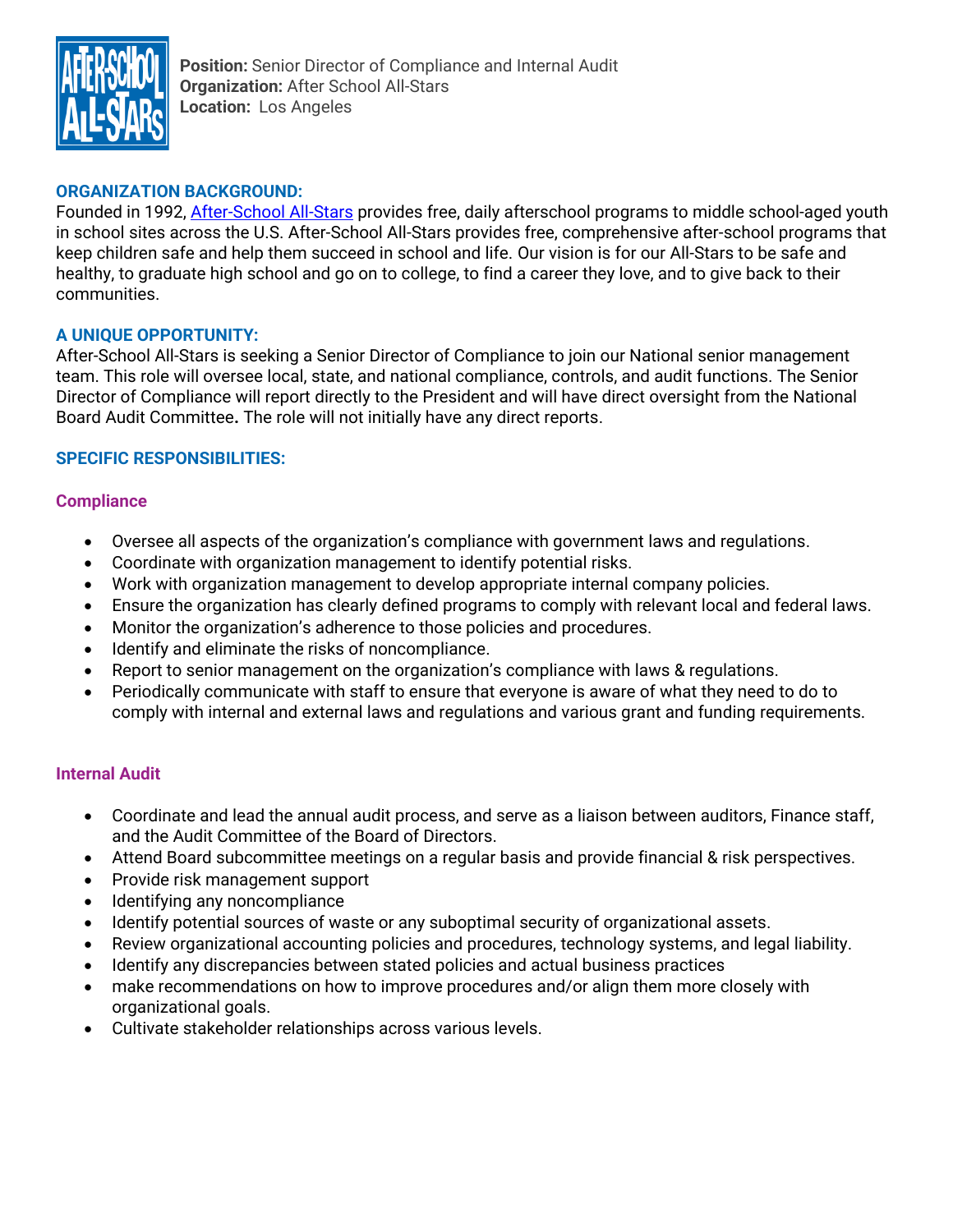

**Position:** Senior Director of Compliance and Internal Audit **Organization:** After School All-Stars **Location:** Los Angeles

# **Develop a Corporate Compliance Plan**

In collaboration with leadership, set up a plan to include the following policies, which are considered best practices for good governance:

- 1. Document retention policy
- 2. Conflict of interest policy
- 3. Whistleblower policy
- 4. Code of conduct policy

The individuals who are responsible for legal and compliance matters should review and evaluate the corporate governance documents with an eye on establishing standards and procedures and strengthening existing policies. Ensure that these are implemented and communicated.

### **Annual Filing and Reporting for Nonprofits**

Ensure that all proper filings are done. Every year, nonprofit organizations must file Form 990, Form 990-EZ or Form 990-N with the Internal Revenue Service (IRS). The organization must also follow the guidelines for acknowledging donations and conducting an annual audit and they must be transparent on grants. Filling out the proper paperwork protects nonprofits against penalties.

### **WHO SHOULD APPLY?**

The Senior Director of Compliance will embody ASAS's core values: entrepreneurial, collaborative, transparent, accountable, and proactive. An undergraduate degree is required, and an MBA, CPA, or related degree is preferred. The successful candidate will have at least fifteen years of overall professional experience with at least seven years of broad financial and compliance/audit management experience.

The ideal candidate has experience in final responsibility for the quality and content of all financial data, reporting, and audit coordination for either a division or a significant program area. The ability to translate financial concepts to  $-$  and to effectively collaborate with  $-$  programmatic and fundraising colleagues who do not necessarily have finance backgrounds. Grant management experience and experience selecting and overseeing software installations and managing relationships with software vendors; knowledge of accounting and reporting software. Excellent attention to detail to review large amounts of data and numbers. Good critical-thinking skills to gather all the available data and make informed decisions. Excellent research skills to find all related information needed.

A successful track record in setting priorities; keen analytic, organization, and problem-solving skills which support and enable sound decision making. Excellent communication and relationship-building skills with an ability to prioritize, negotiate, and work with a variety of internal and external stakeholders. A multi-tasker with the ability to wear many hats in a fast-paced environment.

### **SALARY AND BENEFITS:**

The salary range for this position is commensurate with the qualifications and experience of the individual candidate. This is a full-time, exempt position. ASAS offers competitive benefits including, but not limited to 18 days of paid time off, 17 paid holidays, flex time, health, dental, vision, life, and an employer match for our 403(b) plans.